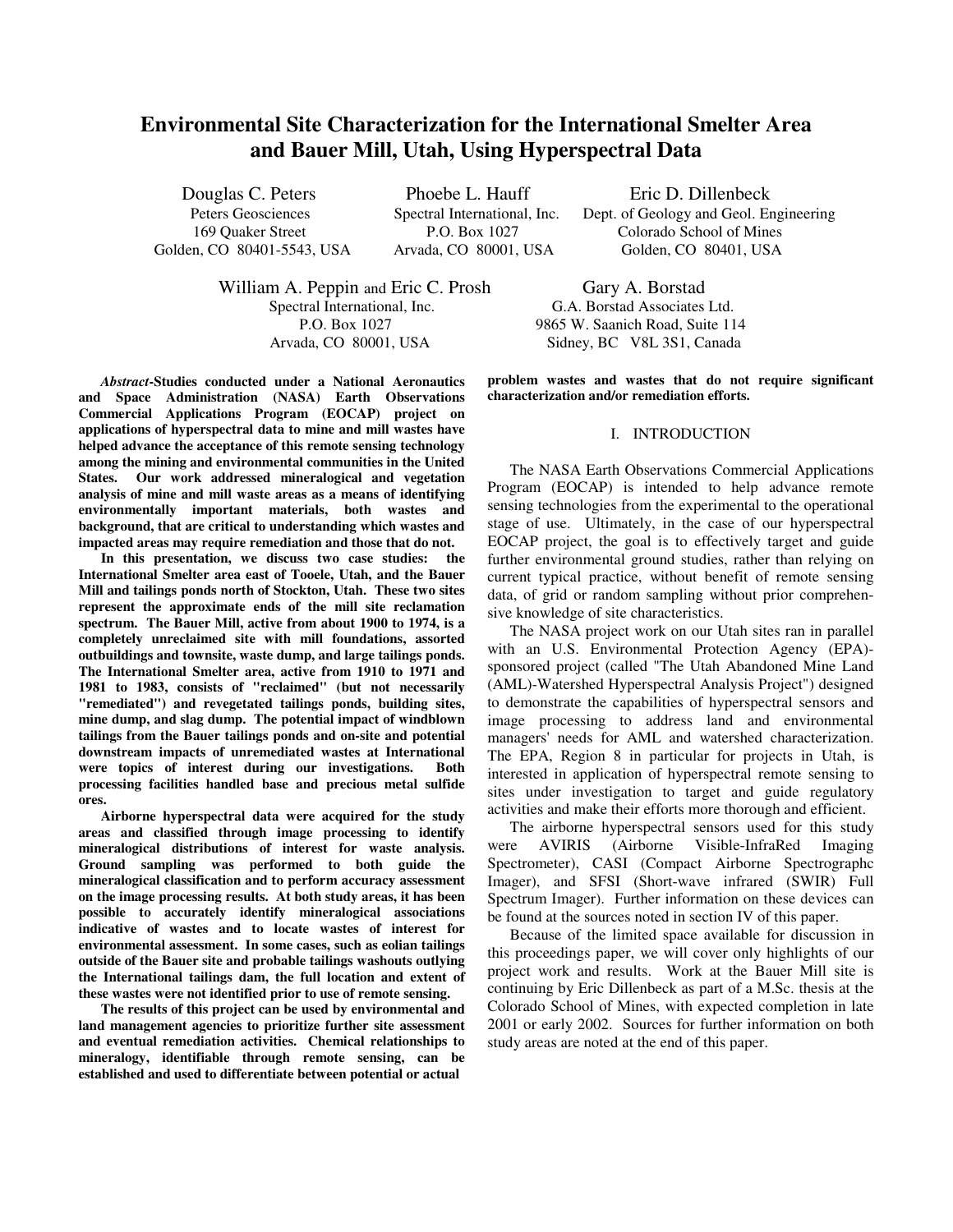## II. STUDY AREA SYNOPSES

#### *A. International Smelter Area*

The International Smelter site and surroundings were impacted by smelter and other beneficiation processes from 1910 to 1971. The smelter site contained a concentrator, copper smelter, lead smelter, and zinc smelter in addition to various support and processing buildings. A slag dump was built on the northeast end of the site. The tailings ponds extended down Dry Canyon, on the southwest side of the site, from the concentrator to approximately 1 km south of the hamlet of Lincoln and covered most of the western half of the site. A mine dump (from an abandoned copper mine) also is present at the northern corner of the site. Part of the tailings ponds were reused between 1981 and 1983 for tailings from the Carr Fork Mill, a copper mine and mill complex southeast of the smelter site. Along with the shutdown of the Carr Fork mine and dismantling of the mill, the International Smelter site and combined tailings facilities were reclaimed in the late 1980s. The area now is known as the "Carr Fork Project" and serves as a Utah Wildlife Reservation, a site for hunting and other recreational activities by the area's populace.

Because the International Smelter area had been "reclaimed," identifying the quality and completeness of revegetation and the reclamation process were the primary aspects of interest for investigation using the hyperspectral remote sensing data. Any wastes or environmental impacts identified through the remote sensing and ground studies would indicate probable chemical impacts from wastes and areas that had been missed by reclamation. A paper by Braxton and Buck [1] contained a "reclamation unit" map which served as a guide to most parts of the area that had been addressed by reclamation activities to some degree.

Most revegetation at this site has been effective or at least acceptable since the reclamation work was completed in 1989. However, resurgent sulfidic wastes and other unremediated wastes are damaging flora and fauna. In addition, "off-site" areas of tailings that were not addressed during reclamation need to be considered in further reclamation planning. Such wastes and their effluent have the potential to impact a downstream community during wet periods and already have impacted use of part of the site for pasture. Investigations also have begun on identifying, through the hyperspectral data, the extent of probable impacts from past smelter emissions on the nearby western flanks of the Oquirrh Mountains.

Basic results from our studies for this area include the following: 1) Not all of the tailings have been cleaned up or covered up at the International Smelter site, because tailings were observed and spectrally confirmed in a number of samples, and these sample areas likewise appear as "tailings" and potential mineralogical anomalies in the hyperspectral images, 2) although AVIRIS data show general distributions of minerals, the higher spectral and spatial resolution of the SFSI sensor provides the ability to better separate transitional, acid-drainage diagnostic mineral species, 3) aciddrainage associated minerals at this site include alunogen, jarosite, gypsum, and transitional kaolinites, 4) an important key to understanding geologically oriented image processing is understanding the spectral variability that occurs within mineral species, 5) probable impacts of past smelter smokestack emissions have been detected and preliminarily mapped with the hyperspectral images, and 6) the CASI data were very useful in mapping vegetation type and density which can be used both for wildlife habitat and revegetation analyses. Additional information on this study site can be obtained through the sources noted in section IV of this paper and in Peters et al. [2].

#### *B. Bauer Mill Site*

The Bauer Mill was one of the first large processing facilities in or near the Stockton mining district, the original lead-zinc-silver deposit discovery area in Utah. The mill was a beneficiation facility, so little or no smelting took place there. The sulfide nature of much of the ore processed from the Stockton District and elsewhere from the Western United States resulted in the tailings having a high component of pyrite and, therefore, an acidic nature. However, surface and ground water impacts on site are minimal concern because 1) the tailings ponds are in a closed basin, 2) the primary aquifer for the area is far below the bottom of the tailings impoundment with an apparent intervening aquaclude, and 3) the semi-arid nature of the area.

The tailings also have high arsenic and lead contents, with in-place tailings containing up to 7000 ppm As and 1.5% Pb among other heavy metals (based on analyses performed by EPA). The tailings ponds have no vegetation cover, so frequent strong winds in the area easily transport fine tailings off the site, dominantly to the north and north-northwest. A surface sample from north of the ponds, but without visible tailings present, contained 1800 ppm As and 4000 ppm Pb. In light of this contamination and its physical mobility, present recreational access and potential agricultural, residential, and light industrial use of the nearby area by the growing town of Tooele to the north causes this site to be of concern to local, county, and state officials. It appears that off-site ground water impacts from the eolian tailings, if any, have not been evaluated yet.

Because the Bauer site is unreclaimed, it afforded the opportunity to assess unobscured mill wastes and their actual and potential impacts on their surroundings. Wastes were differentiated mineralogically from the surrounding background materials using the ground and hyperspectral data, and potential and actual on-site acid production and potential toxic metals releases could be established for the area. The extent and effects of the windblown tailings "plume" can be difficult to impossible to detect visually on the ground, outside of the area influenced by parabolic tailings dunes on the north side of the site, but easily can be identified through hyperspectral remote sensing. This